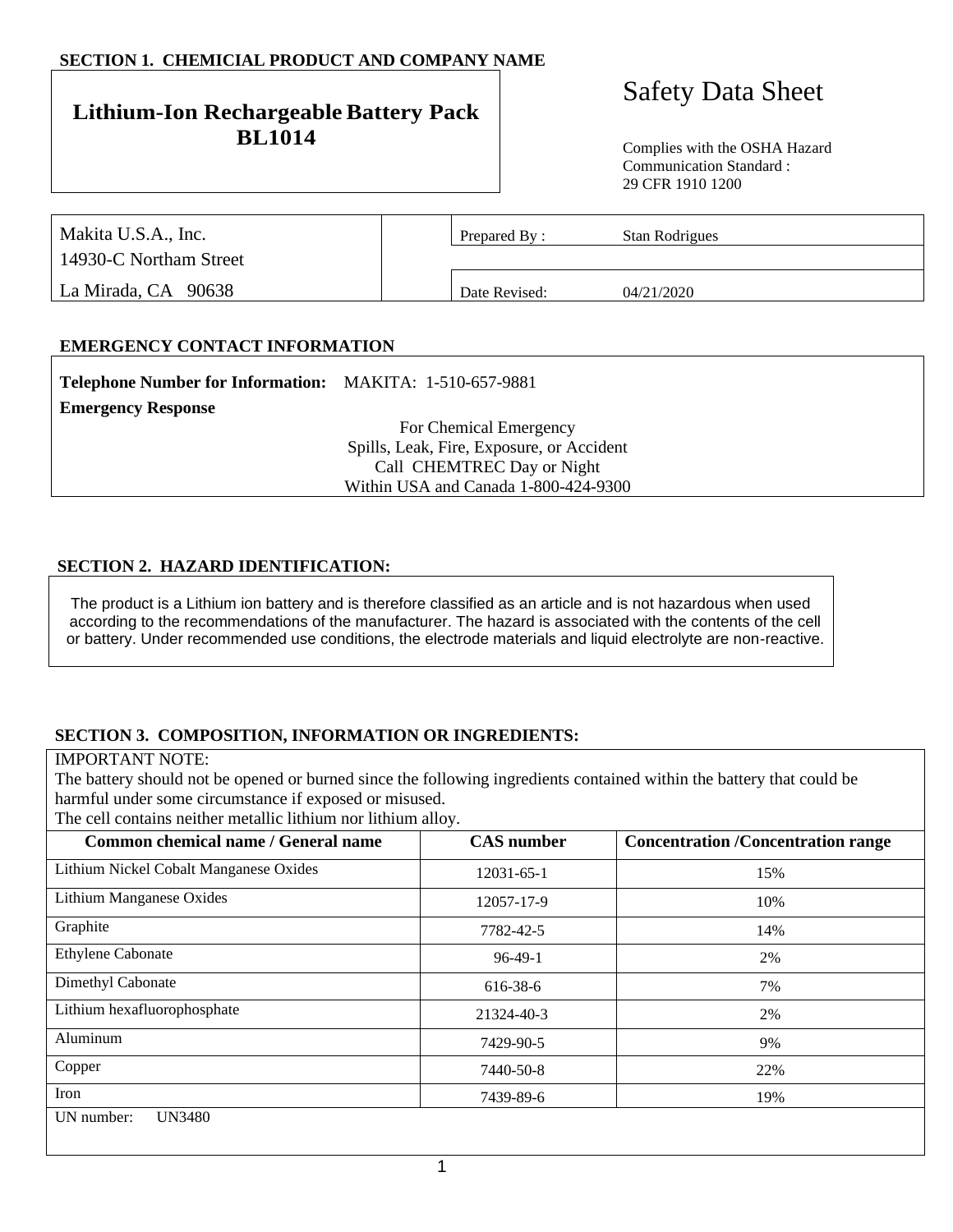## **SECTION 4. FIRST AID MEASURE:**

The product contains organic electrolyte. In case of electrolyte leakage from the battery, actions described below are required. Eye contact: Flush the eyes with plenty of clean water for at least 15 minutes immediately, without rubbing, and call a doctor. If appropriate procedures are not taken, this may cause an eye irritation. Skin contact: Wash the contact areas off immediately with plenty of water and soap. If appropriate procedures are not taken, this may cause sores on the skin. Inhalation: Remove to fresh air immediately, and call a doctor.

## **SECTION 5. FIRE FIGHTING MEASURES:**

- Use specified extinguishers (gas, foam, powder) and extinguishing system under the Fire Defense Law.
- Since corrosive gas may be produced at the time of fire extinguishing, use an air inhalator when danger is predicted.
- Use a large amount of water as a supportive measure in order to get cooling effect if needed. (Indoor/outdoor fire hydrant)
- Carry away flammable materials immediately in case of fire.
- Move batteries to a safer place immediately in case of fire.

## **SECTION 6. ACCIDENTAL RELEASE MEASURES:**

- Wipe off with dry cloth
- Keep away from fire
- Wear safety goggles, safety gloves as needed

#### **SECTION 7. HANDLING AND STORAGE:**

| Storage:     | Store within the recommended limit of -20 $\degree$ C to 45 $\degree$ C (-4 $\degree$ F to 113 $\degree$ F), well-ventilated area.<br>Do not expose to high temperature ( $60^{\circ}$ C/140 $^{\circ}$ F). Since short circuit can cause burn hazard or safety<br>vent to open, do not store with metal jewelry, metal covered tables, or metal belt. |
|--------------|--------------------------------------------------------------------------------------------------------------------------------------------------------------------------------------------------------------------------------------------------------------------------------------------------------------------------------------------------------|
| Handling:    | Do not disassemble, remodel, or solder. Do not short $+$ and $-$ terminals with a metal.<br>Do not open the battery.                                                                                                                                                                                                                                   |
| Charging:    | Refer to the charger instruction manual.                                                                                                                                                                                                                                                                                                               |
| Discharging: | Discharge within the limits of -20 $\degree$ C to 60 $\degree$ C (-4 $\degree$ F to 140 $\degree$ F) temperature.                                                                                                                                                                                                                                      |
| Disposal:    | Dispose in accordance with applicable federal, state and local regulations.                                                                                                                                                                                                                                                                            |
| Caution:     | Fire, Explosion, and Severe Burn Hazard. Do not Crush, Disassemble.<br>Heat Above $100^{\circ}$ C/212 <sup>°</sup> F, or Incinerate.                                                                                                                                                                                                                   |

#### **SECTION 8. EXPOSURE CONTROLS AND PERSONAL PROTECTION:**

| Acceptable concentration: | Not specified in ACGIH.                                                          |
|---------------------------|----------------------------------------------------------------------------------|
| Facilities:               | Provide appropriate ventilation such as local ventilation system in the storage. |
| Protective clothing:      | Gas mask for organic gases, safety goggle, safety glove.                         |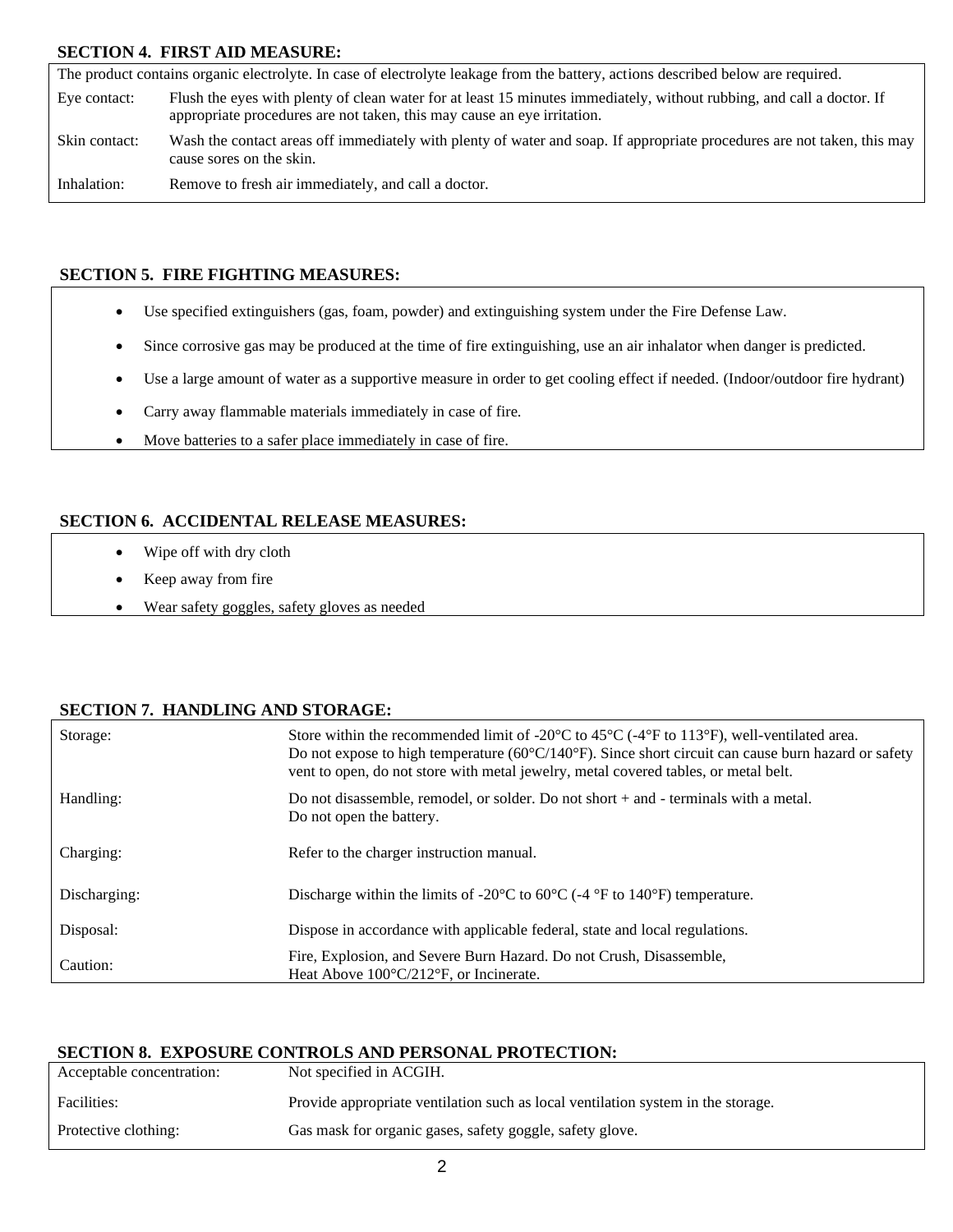#### **SECTION 9. PHYSICAL AND CHEMICAL PROPERTIES:**

| Appearance:                       | Lithium Ion Rechargeable Cells. |
|-----------------------------------|---------------------------------|
| <b>Average Operating Voltage:</b> | 3.70 V                          |
|                                   |                                 |

## **SECTION 10. STABILITY AND REACTIVITY:**

External short-circuit, deformation by crush, high temperature (over 100°C) exposure of a battery cause generation of heat and ignition.

## **SECTION 11. TOXICOLOGICAL INFORMATION:**

Acute toxicity: No information as a battery Local effects: No information as a battery

## **SECTION 12. ECOLOGICAL INFORMATION:**

When exhausted battery is buried in the ground, corrosion may be caused on the outer case of battery and electrolyte may be oozed. There is no information on environmental influence.

## **SECTION 13. DISPOSAL CONSIDERATIONS:**

When battery is disposed, isolate positive  $(+)$  and negative  $(-)$  terminals of the battery to avoid those terminals from touching each other. Batteries may be short-circuited when piled up or mixed with the other batteries in disorder. Dispose in accordance with applicable federal, state and local regulations.

## **SECTION 14. TRANSPORT INFORMATION:**

- The cells in these batteries have been tested and meet the requirements for the UN Manual of Tests and Criteria, Part III, subsection 38.3
- When a number of batteries are transported by ship, vehicle and railroad avoid high temperature and dew condensation.
- Avoid transportation which may cause damage of package.
- Lithium-ion batteries are not subject to dangerous goods regulation for the purpose of transportation by the International Maritime Dangerous Goods regulations (IMDG). For Lithium-ion batteries, the Watt-hour rating is no more than 20Wh /cell and 100Wh/ battery pack can be treated as "non-dangerous goods" by the United Nations Recommendations on the Transport of Dangerous Goods/Special Provision 188, provided that the products are prevented from being short-circuited with each other and are packaged in an appropriate condition which satisfies Packing Group II performance level.
- IATA (International Air Transport Association): Dangerous Goods Regulation

 Packing Instruction 965 (Lithium ion or lithium polymer cells and batteries without electronic equipment) went into effect April 1, 2016: Lithium ion cells and batteries must be offered for transport at a state of charge not exceeding 30 per cent of their rated capacity. UN 3480, PI 965, Section IA and IB and II will be restricted to carriage on cargo aircraft. All packages must bear the Cargo Aircraft Only label in addition to the other marks and labels required by the Regulations.

• US Hazardous Materials Regulations 49 CFR (Code of Federal Regulations) Sections 173-185 Lithium batteries and cells.

Section II requirements apply to lithium-ion cells with a Watt-hour rating not exceeding 20 Wh and lithium-ion batteries with a Watthour rating not exceeding 100 Wh packed in quantities that within the allowance permitted in Section II, Table 965-11.